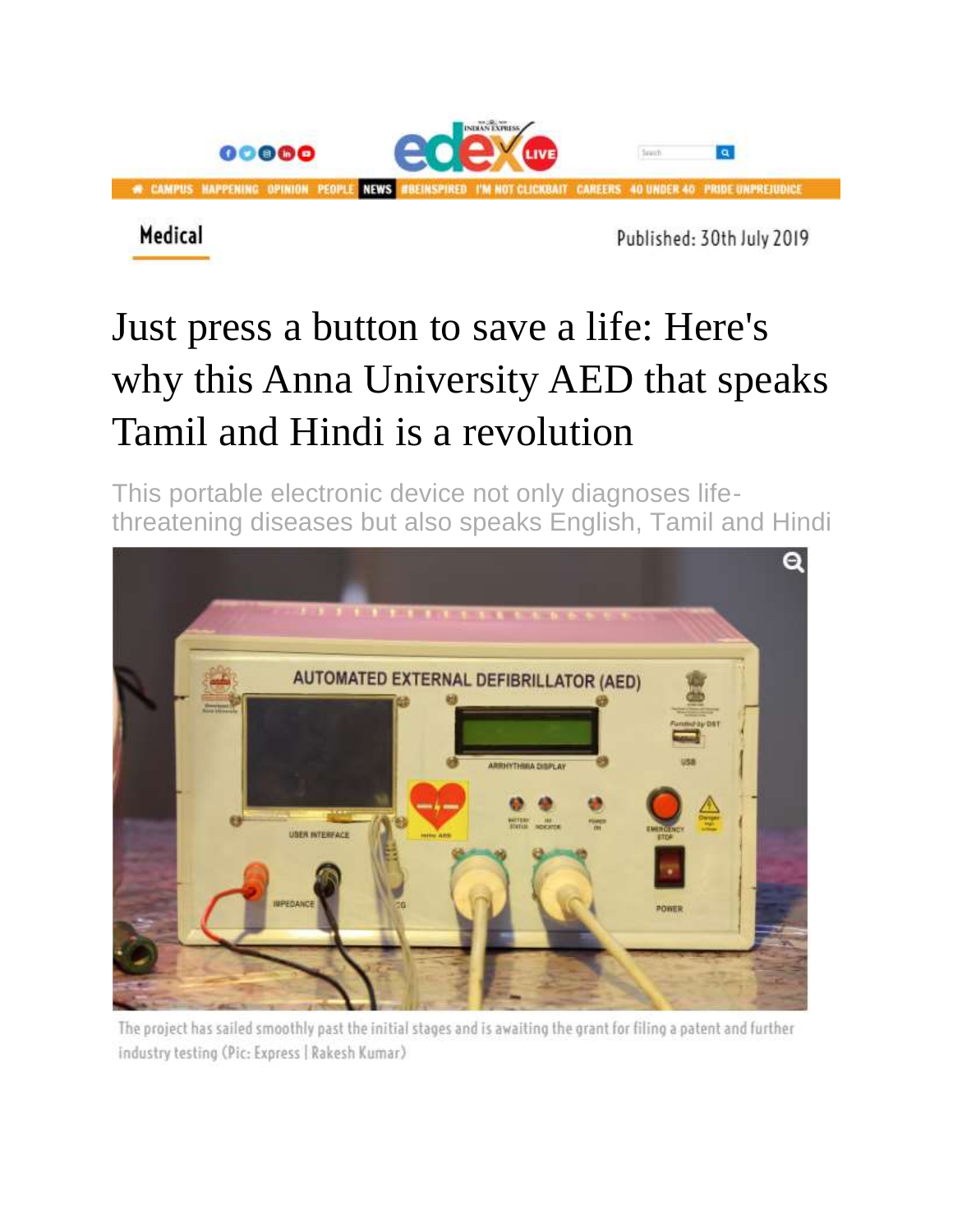Remember how Daniel Craig's James Bond almost died in *Casino Royale* because someone poisoned his drink and how he was brought to life by sticking two pads on his chest? Well, the machine that brought 007 back to life is an AED or **Automated External Defibrillator** and our scientists have made one right here in Chennai. A three-member team of researchers from Madras Institute of Technology, Anna University — **Dr T Thyagarajan** (Principal Investigator), **Dr Sabitha Ramakrishnan** (Co-Principal Investigator) and **G Anand** (Research Scholar) of the Department of Instrumentation Engineering — has developed an AED that's probably the first in India.

And the researchers tell us that their device is not just cost-effective but will also have multi-lingual prompts in Indian languages that can be automatically adjusted by a GPS-assisted system, will also aid in the delivery of the right amount of shock — depending upon the patient's impedance — and an option to store the procedure's details in a USB drive for further reference. "We should have AED at all major public places. But if we have the imported ones that currently exist in the market, the common man who might have to administer it to a dying patient might not know English or understand the foreign accent. Thus, the GPS has guided Indian language instructions. The device is very easy to use and anyone can operate it even without any medical training. All you need to do is switch on the button and follow the set of instructions," explains Dr Thyagarajan. The device currently has pre-installed commands in English, Tamil and Hindi.

As easy as it looks on TV, delivering a shock and defibrillating a patient is not the only task. The right amount of shock must be provided. "If we shock the patient with more electric current than required, it will bring him back to life but will also shorten his lifespan. If we shock him with less electric current, he will not survive. We need to know the exact charge," explains Dr Ramakrishnan, adding, "Our device measures the patient's impedance to determine how much electric current should be delivered. This is very important for the survival of the patient."

The project has sailed smoothly past the initial stages and is awaiting the grant for filing a patent and further industry testing. "It will take another two to three years at best for us to get it out in the market. But that is the time it takes to test these types of equipment," says Anand. The team also